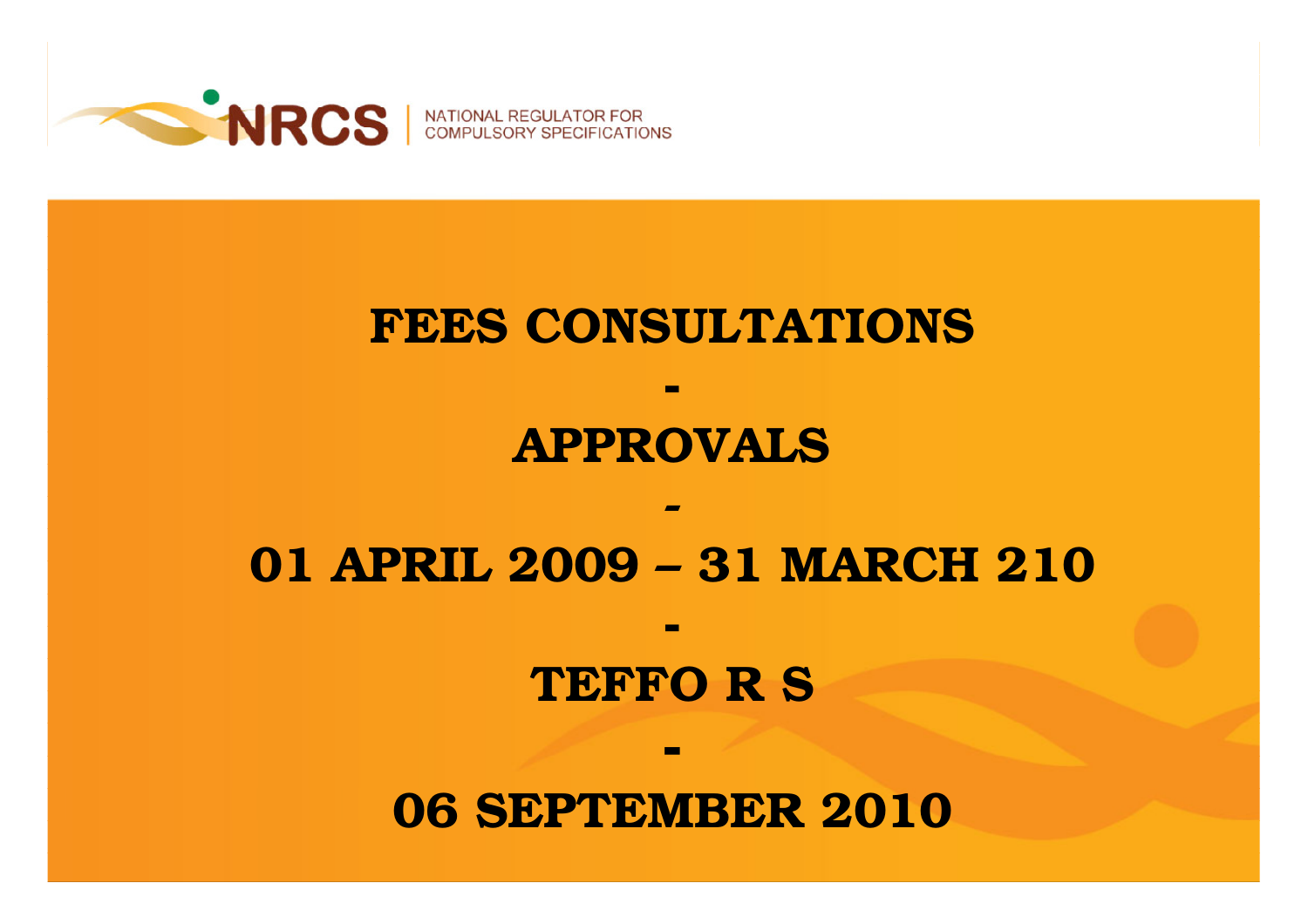#### **CONTENTS**

- 2009/10 ACHIEVEMENTS VZ TARGET
- REQUIREMENTS/CHALLENGES
- VC'S UNDER REVIEW
- 2010/11 TARGET AGREEMENT & BUSINESS IMPROVEMENT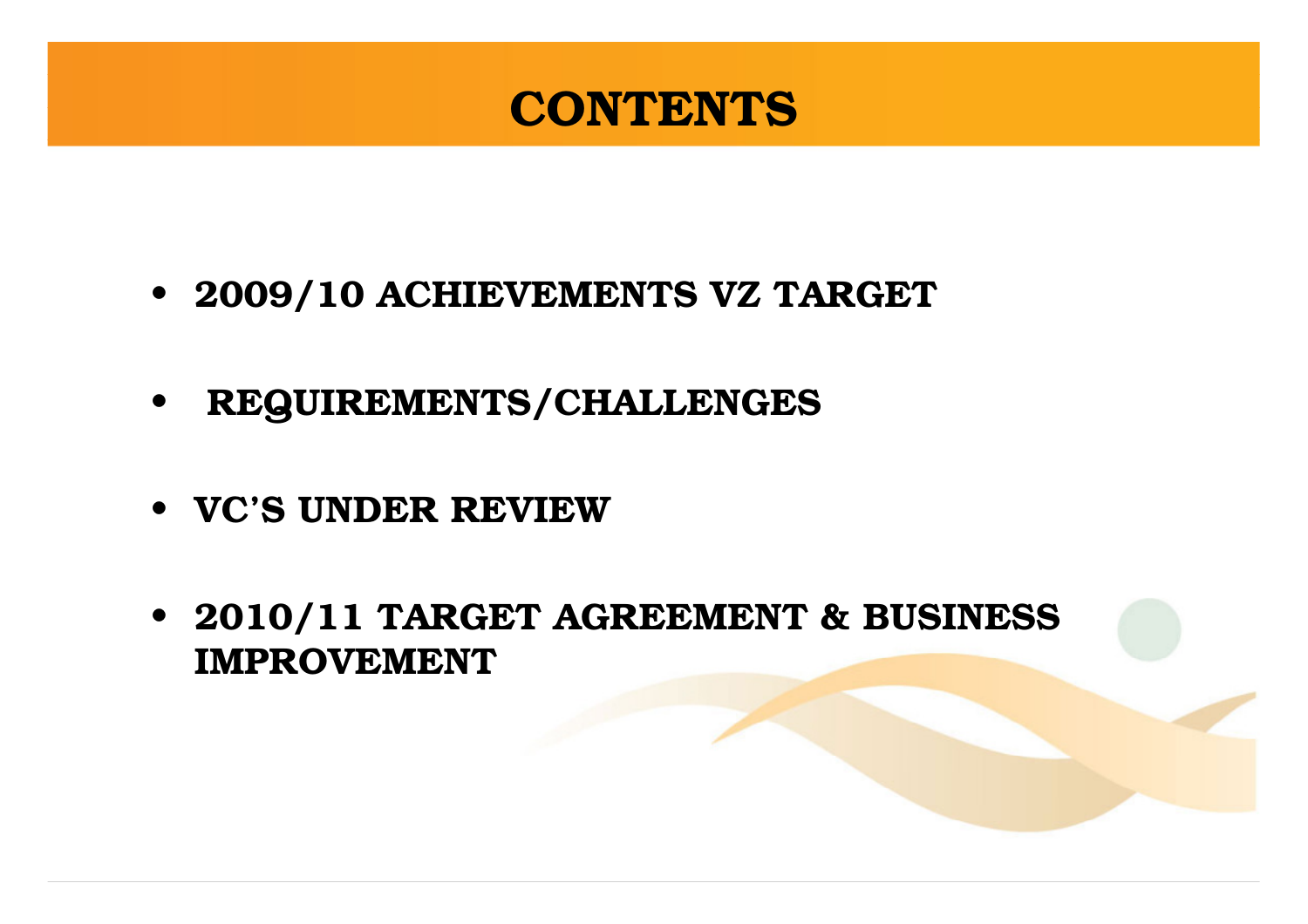### CERTIFICATES

CERTIFICATES TYPES:-

- • LETTER OF AUTHORITY(LOA) ISSUED IN TERMS OF NRCS ACT 5 of 2008
- • REGULATOR'S COMPLIANCE CERTIFICATES(RCC)/ AUTHORIZATION CERTIFICATES(AC) ISSUED IN TERMS OF **OHSACT**
- • LETTER OF CERTIFICATION(LOC) ISSUED IN TERMS OF NATIONAL GAMBLING ACT 7 OF 2004

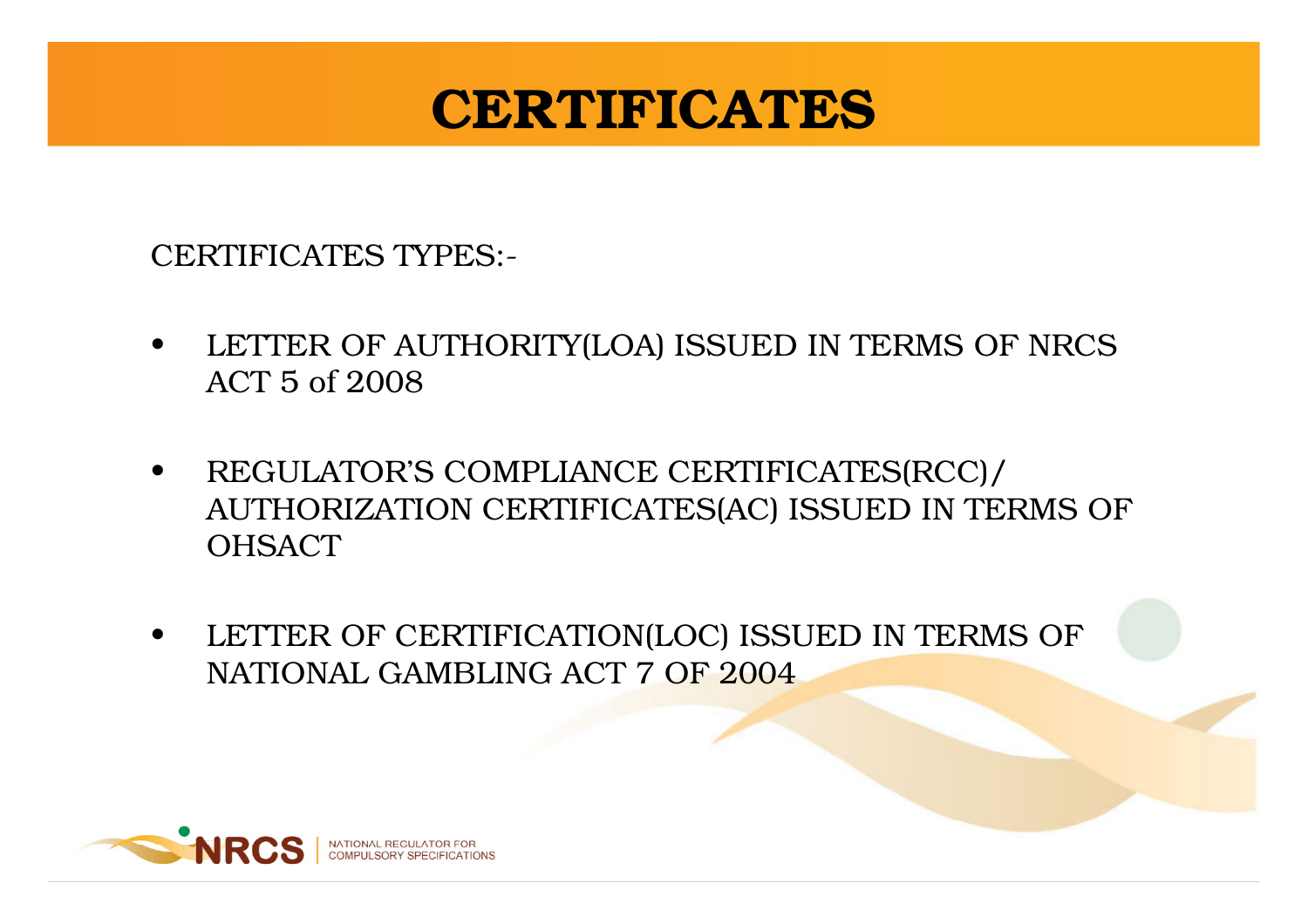#### ACHIEVED TARGETS

| <b>CERTIFICA</b><br>TE TYPE | <b>ANNUAL</b><br><b>TARGET</b> | <b>RECEIVED</b> | <b>APPROVED</b> | <b>REJECTED</b> |
|-----------------------------|--------------------------------|-----------------|-----------------|-----------------|
| LOA                         | 5200                           | 6 4 0 6         | 5871            | 535             |
| RCC/AC                      | 200                            | 232             | 218             | 14              |
| LOC                         | 1000                           | 926             | 918             | 8               |
| <b>TOTAL</b>                | 6400                           | 7564            | 7007            | 557             |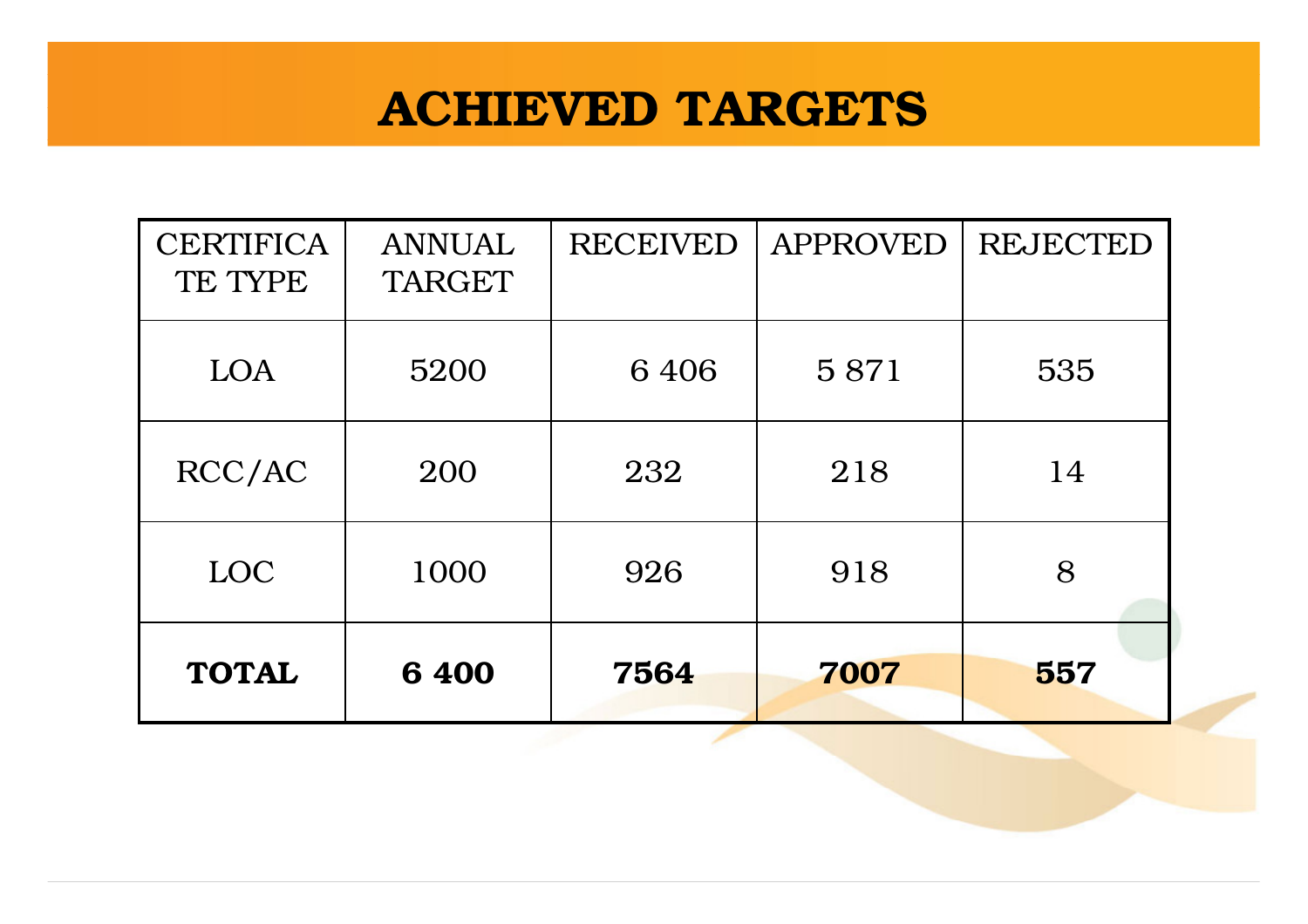#### ACHIEVED TARGETS VZ PLANNED

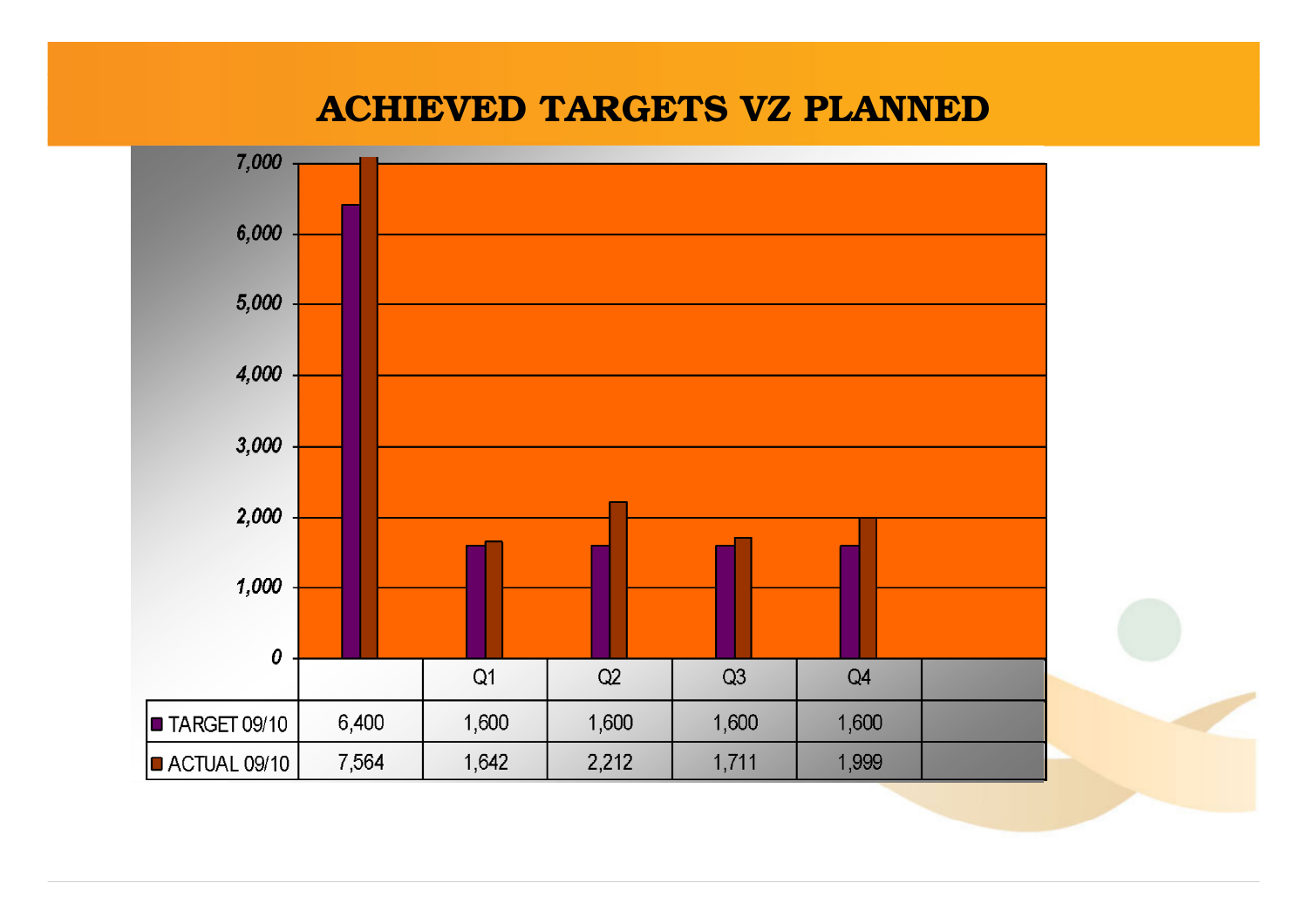#### LOA'S ISSUED

- AUDIO VISUAL EQUIPMENTS **1 094**
- HANDHELD POWER TOOLS <sup>433</sup>
- TRANSPORTABLE M/O POWER TOOLS <sup>60</sup>
- HOUSEHOLD APPLIANCES **2 117**
- IT EQUIPMENT  $1856$
- LIGHTING **299**
- LAMP CONTROLGEAR & INCANDESCENT LAMPS 12

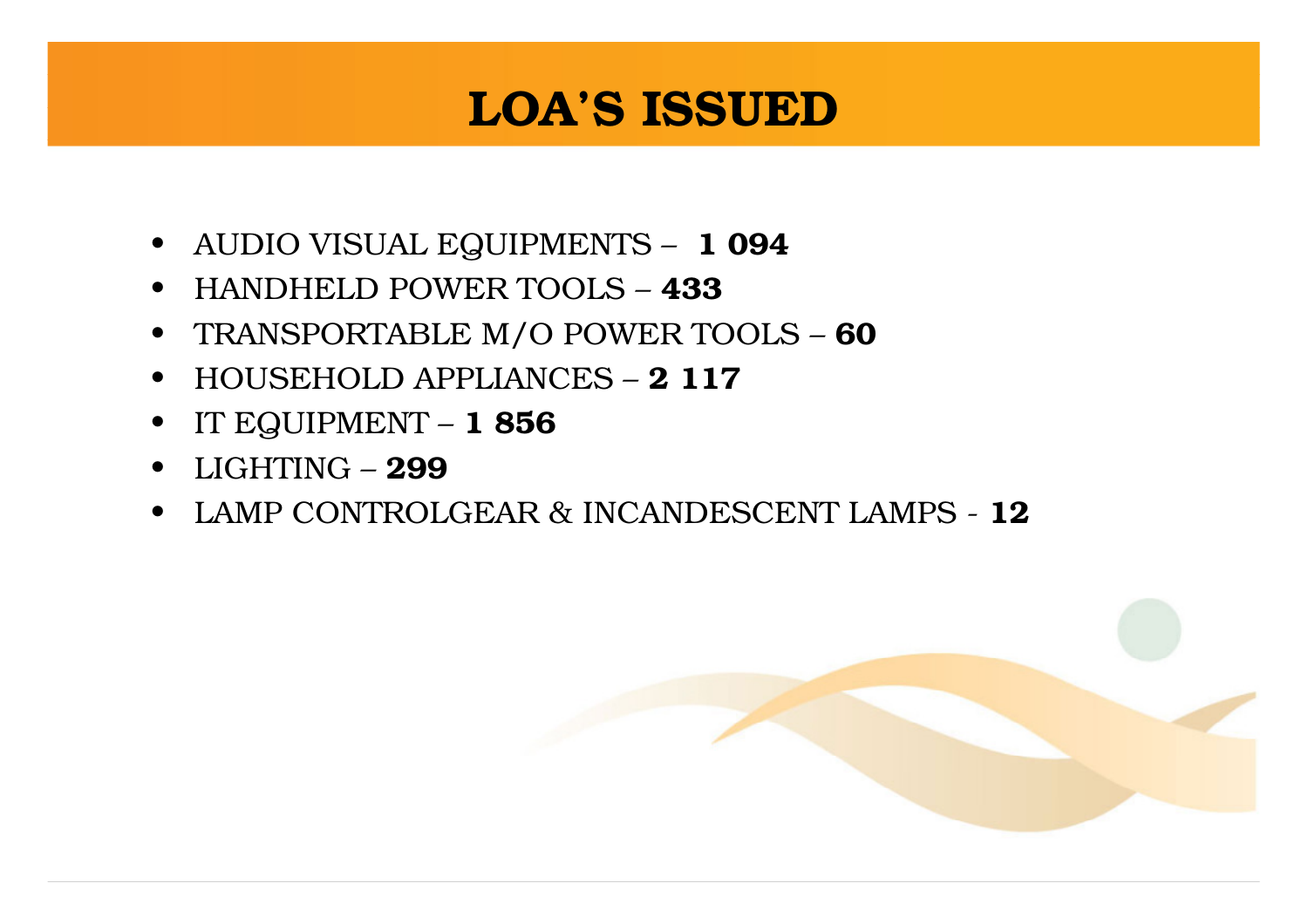#### SERVICE DELIVERY ON TIME

#### LOA'S

- 0< 5 working days **85%**
- $\bullet\,$  5  $< 10$  working days  $\rm 10\%$
- $\bullet$  >10 working days  $5\%$

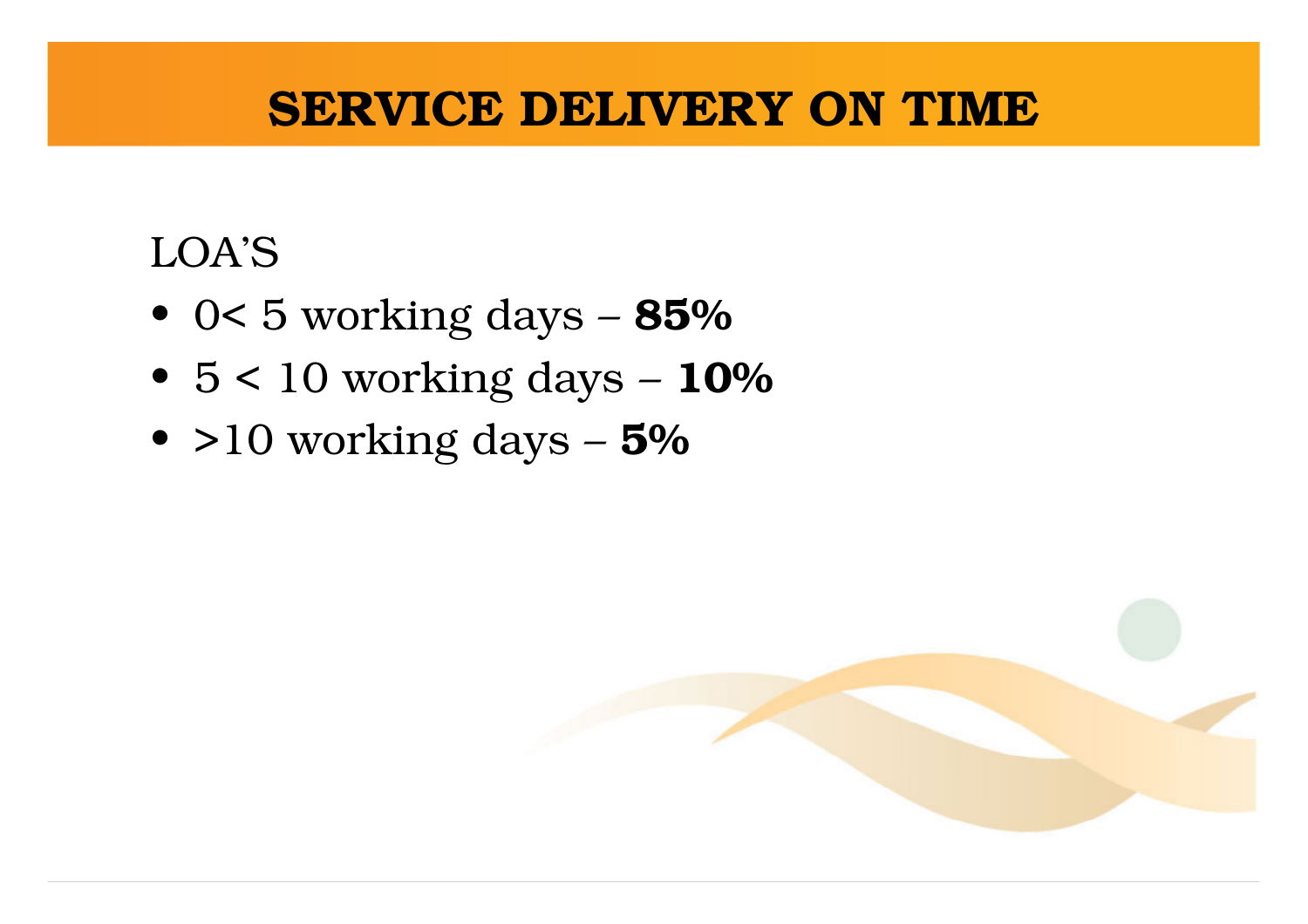#### REQUIREMENTS/CHALLENGES

- VALIDITY OF THE TEST REPORT >3 YEARS NEW & 5 YEARS RENEWAL APLICATIONS
- DECLARATIONS OF TRADE NAMES & MODELS TO BE USED
- EQUIVALANCE OF STANDARDS EN VZ IEC
- APPLICABLE EDITION OF THE STANDARD
- VC VZ STANDARD REQUIREMENT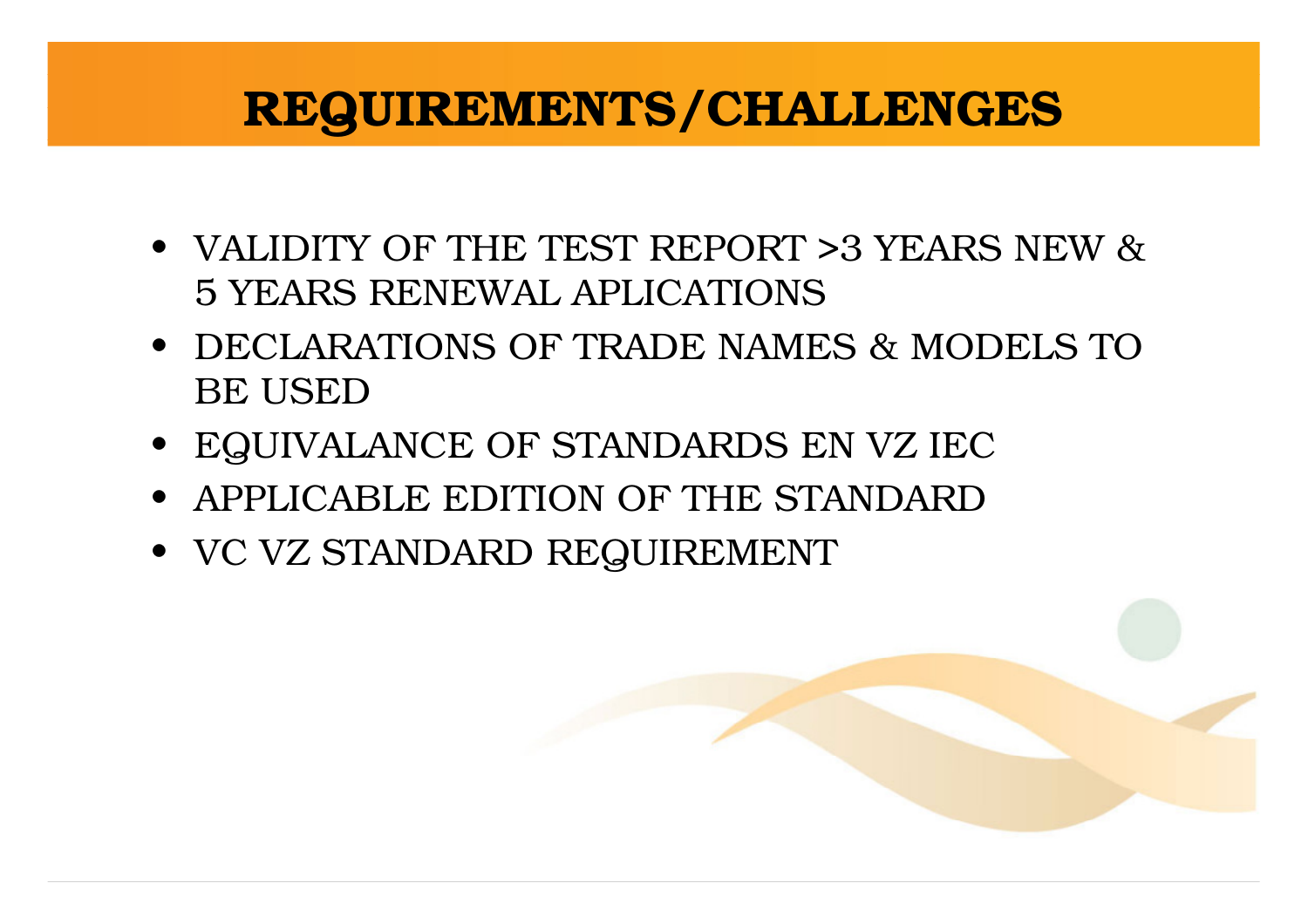#### …REQUIREMENTS/CHALLENGES

- IEC 60950-1 IT EQUIPMENTS
- NON SUBMISSION OF LOA APPLICATIONS FOR VC9087, VC8043, VC8077 & VC8075
- VC9091 POSTPONEMENT
- IEC 60335-2-71 LAWN MOWERS
- BAD DEBTORS & MITIGATION

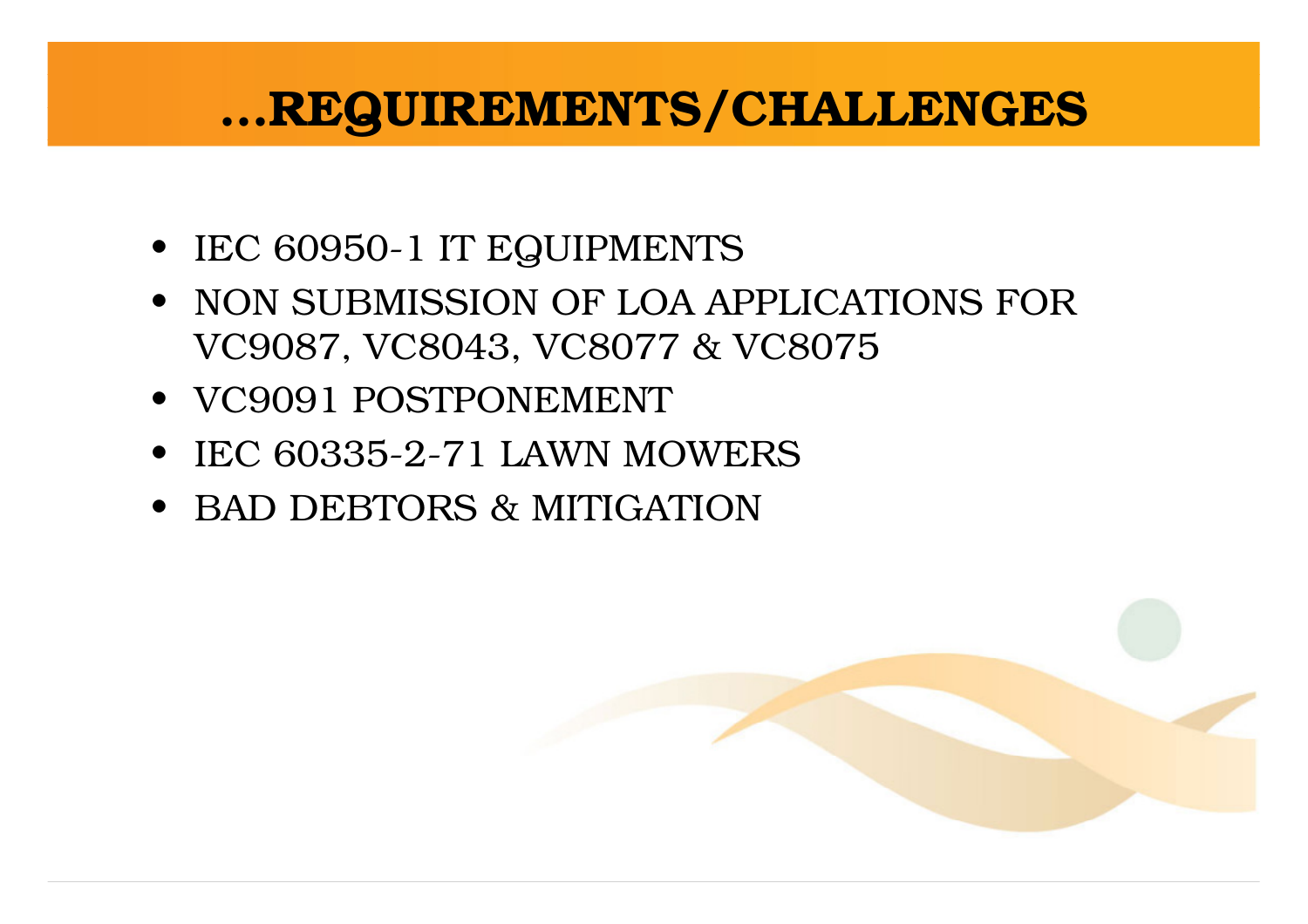#### VC'S UNDER REVIEW

- VC8039 GLOW STARTERS
- VC8008 PLUGS, SOCKET-OUTLET & ADAPTORS
- VC8052 SWITCHES FOR APPLIANCES
- VC8006 FLEXIBLE CORDS
- VC8012 APPLIANCE COUPLERS
- VC8029 CORD SETS & CORD EXTENSION SETS
- VC8055 ELECTRONIC & ELECTRICAL APPARATUS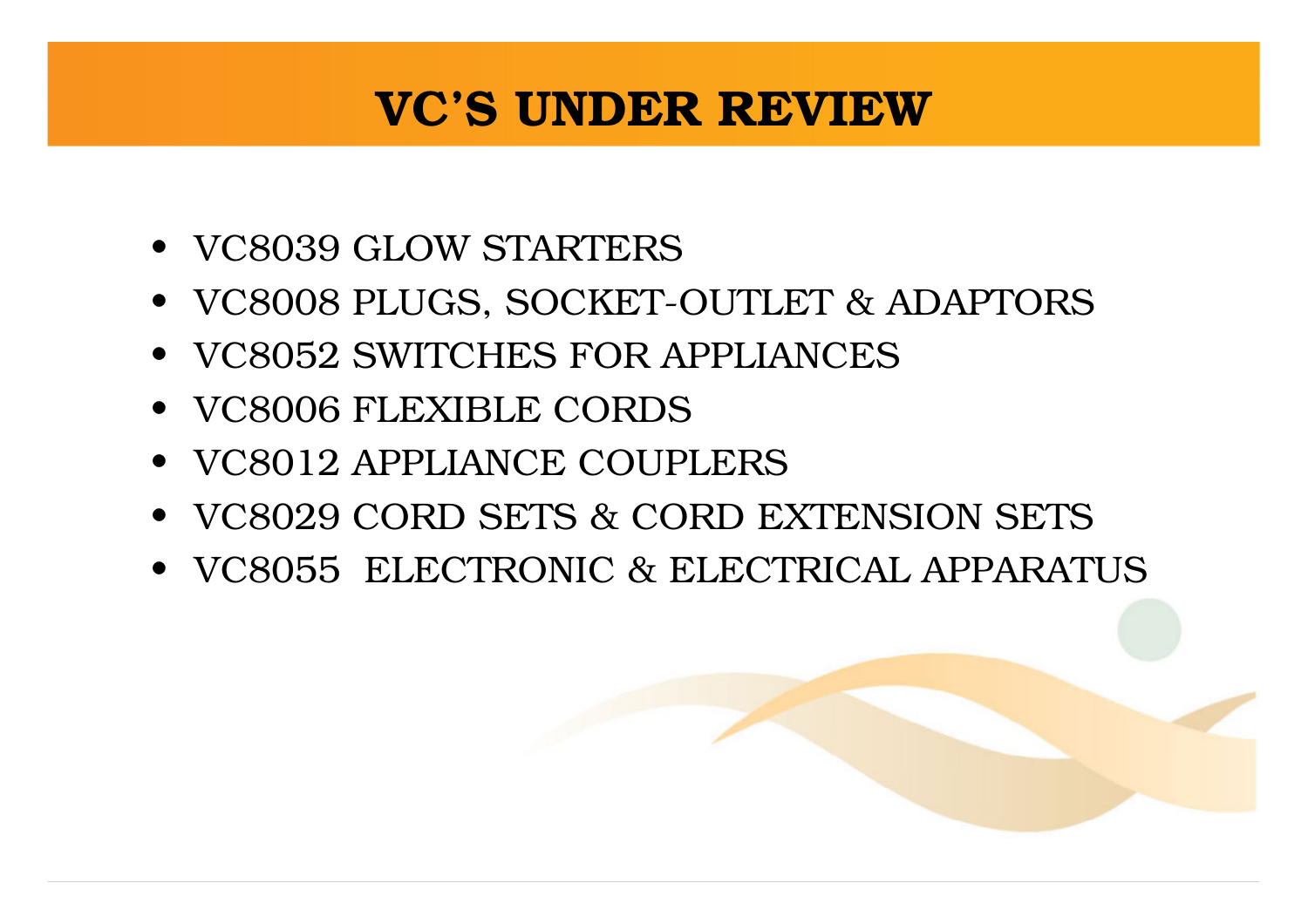## 2010/11 TARGETS

|           | LOA  | <b>RCC/AC</b> | LOC |
|-----------|------|---------------|-----|
| 91        | 1550 | 54            | 255 |
| 92        | 1650 | 54            | 255 |
| <b>93</b> | 1450 | 54            | 255 |
| 94        | 1350 | 54            | 255 |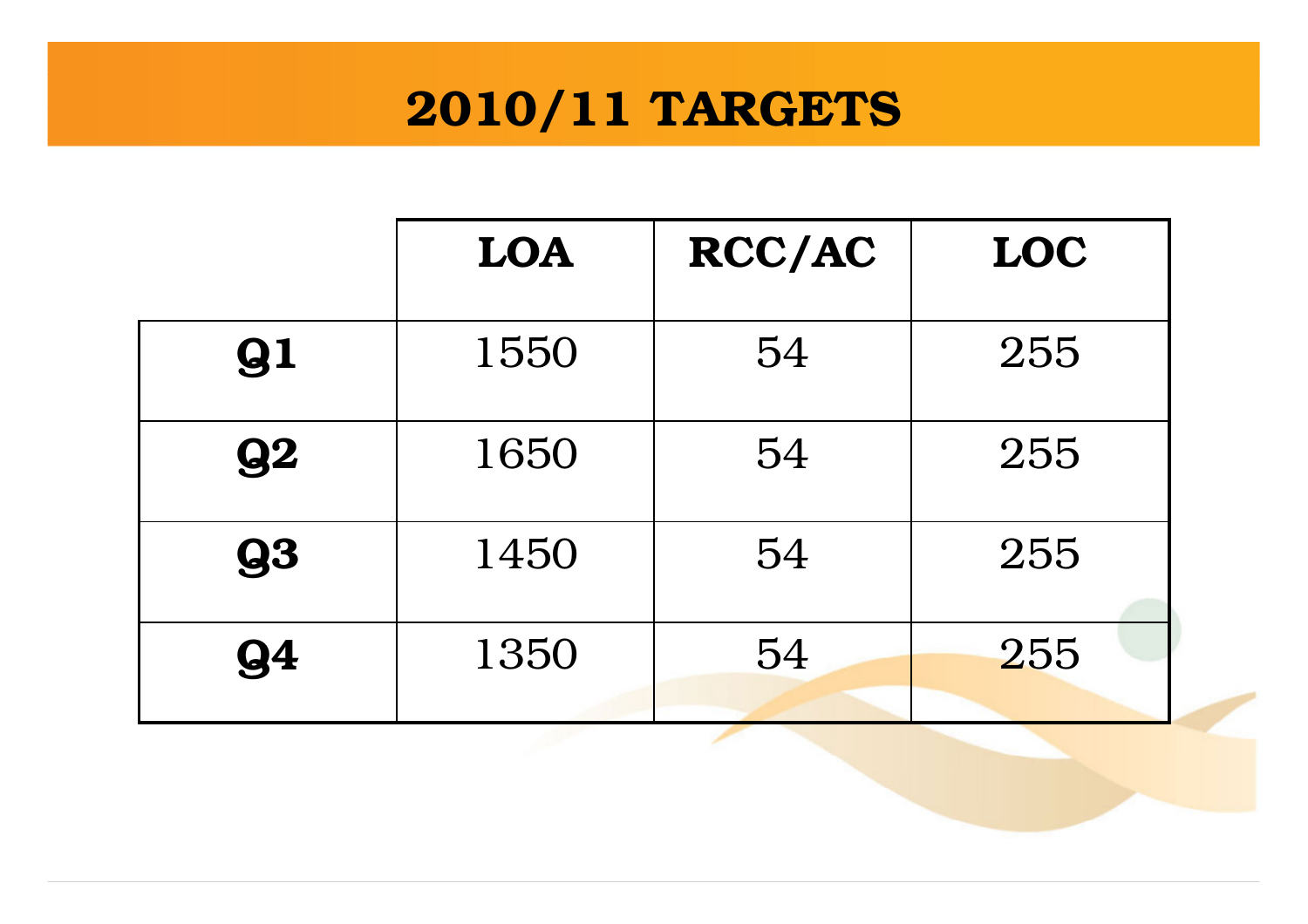#### BUSINESS IMPROVEMENTS

#### DEVELOPMENT OF NRCS EFFECTIVE & EFFICIENT DATABASE

- APPLICATION SUBMISSION ON-LINE
- SARS LINKAGE
- REGISTRATION OF COMPANIES